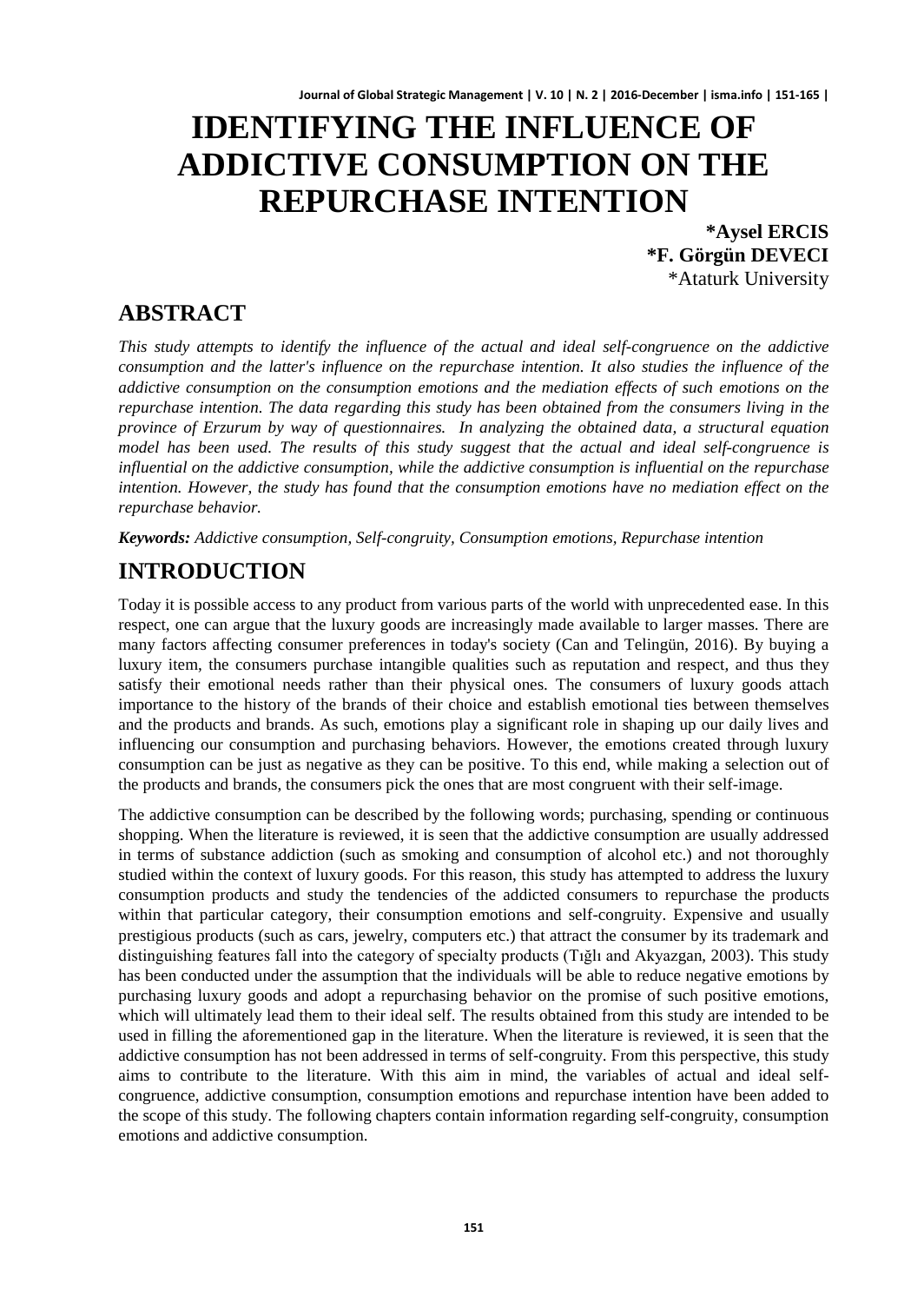### **LITERATURE REVIEW**

### **Self-Congruity**

Self refers to the sum total of an individual's opinions, thoughts and emotions (Litvin and Goh, 2002), representing an individual's attitudes, emotions, perceptions and evaluation of oneself as an object (Grubb and Grathwohl, 1967). The self-congruity, however, means the congruence between the consumer image and product image (Hosany and Martin, 2012; Plewa and Palmer, 2014). The self-image congruence is based on an assumption that individuals choose products congruent with their self-image (Başar et al., 2015). Sirgy and Su (2000) define self-congruity as a cognitive congruence that exists between the object and the individual's self. According to this definition, self-congruity makes inferences regarding the product-user image and the consumer's self (Cowart et al., 2008; Ha and Im, 2012). Self-congruity has two different aspects, namely the actual self-congruity and ideal self-congruity. While the actual selfcongruity is the match between the actual self-possessed by the individual and the images represented by the products/trademarks, the ideal self-congruity is the match between the ideal persona that the individual desires to attain and the images represented by the products/trademarks (Sirgy, 1982; Wei, 2014). According to Markus and Nurius (1986), the actual self presents realistic and objective details regarding the consumer and involves that the individual is easily accepted and approved by others. When such conditions present themselves, the person gets motivated and maintains his/her existing self. Ideal self is about the desires, hopes, ambitions and aspirations of the individual and more personal than the other one. Through ideal self, a person strives to attain the persona of their dreams by expanding their existing self (Quoting by Wei, 2014). According to consumer behavior researches, individuals choose the products compatible with themselves. If the product image matches with that of the consumer's selfimage, the product is selected and repurchases ensue. When the literature is reviewed, it is seen that the studies conducted on self-congruity usually dwell on the brand and store image and self-congruity and measures the consumers' attitudes towards the brands and stores (Sirgy, 1982; Escalas and Bettman, 2003; Liu et al., 2010). Moreover, the self-congruity theory has been studied in terms of consumer loyalty and a highly significant relationship has been established between the consumer loyalty and self-congruity (Ha and Im, 2012).

### Consumption Emotions

According to Han and Back (2008) an emotion is a reaction shown by the individual to make sense of the situations he/she is in. Emotional processes that affect the majority of consumers are subconscious. In addition, emotion in the context of the consumption process consists of a series of responses resulting in the use of the product, service or experience (Türk and Erciş, 2015). Consumption emotions are the psychological reactions resulting from the consumption of products and services (Hou et al., 2013). Consumption emotions differ from other emotions in terms of their characteristics and intensity. In this respect, it can be argued that they contain more specific characteristics and are observed more rarely than other emotions (Han and Back, 2008). The positive and negative emotions experienced before and after the moment of purchase have a direct influence on the consumer's perception, evaluation and behavior (Argan and Akyıldız, 2014). According to Holbrook and Hirschman (1982), luxury consumption goods are instrumental in revealing positive and negative consumption emotions due to their symbolic characteristics. The studies conducted on consumption emotions suggest that the individuals are able to reduce their negative emotions through the purchases they make and maintain their positive state of mind by feeding their selves with positive emotions. In addition, different emotional states bring about different attributions and evaluations regarding the individual and their immediate environment, and the individual make their choice under the influence of such emotional states (Kemp and Kopp, 2011). The consumption emotions are generally classified as positive and negative consumption emotions (Zeelenberg and Pieters, 2004). While the positive emotions contribute to the consumer's social interaction with their environment, the negative emotions result in exercising more control and perceiving more risks (Cavanaugh, 2009; Kemp, 2008). While the positive emotion consumptions are influential on satisfaction, the negative consumption emotions are influential on dissatisfaction and cripples the repurchase behavior (Philips and Baumgartner, 2002; Zeelenberg and Pieters, 2004; Han and Back, 2008). Studies conducted show that the negative consumption emotions are more influential in determining the future repurchase behavior than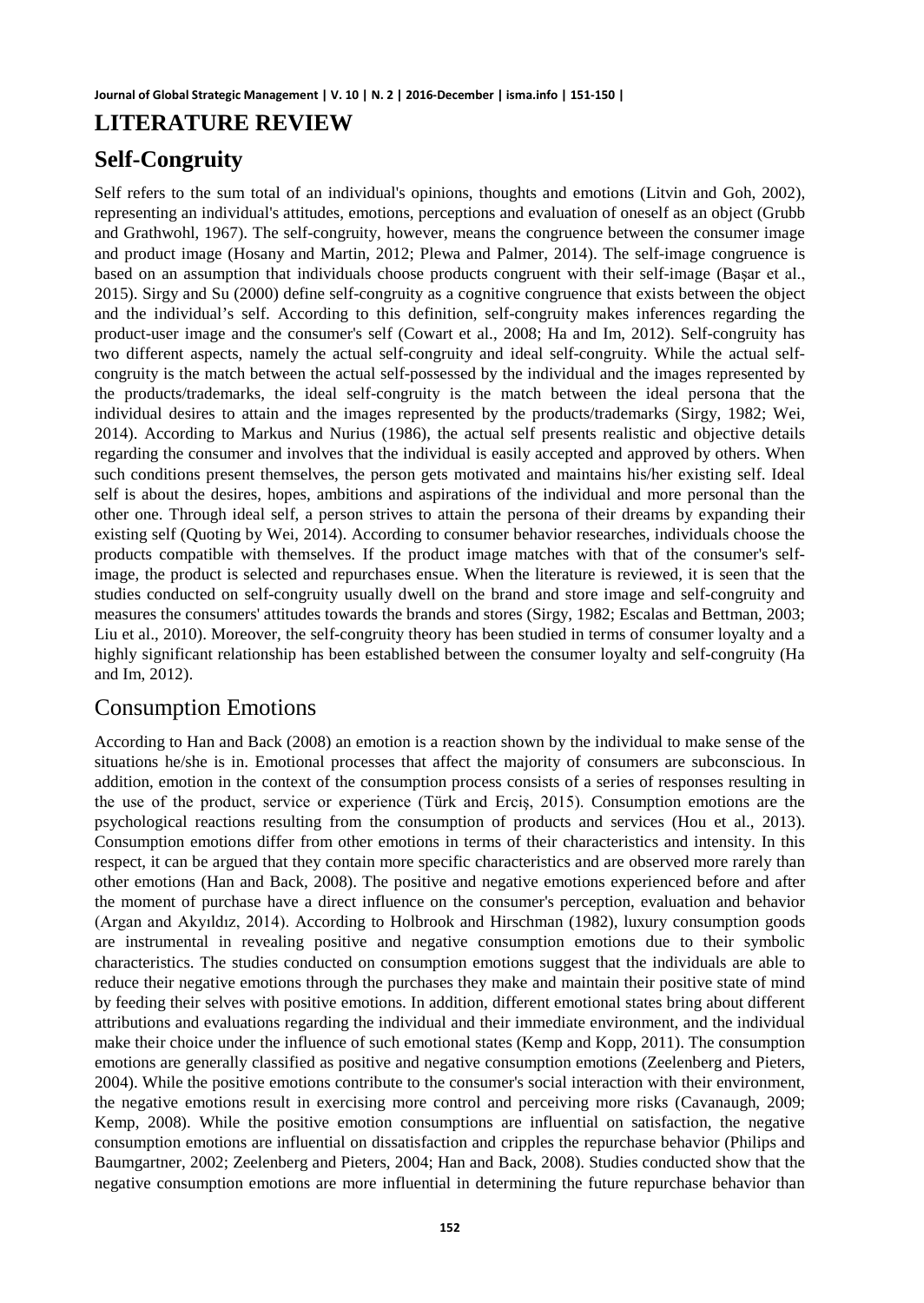the positive consumption emotions. Positive consumption emotions give rise to positive behaviors, which in turn increase the repurchase likelihood (Tronvoll, 2010).

## Addictive Consumption

Also known as compulsive consumption or purchasing patterns in the literature, the addictive consumption is described as the purchasing practices that a chronic, compulsory and instinctive nature (Scherhorn, 1990; Lopez and Villardefrancos, 2013). In this respect, addictive consumption is practiced in line with strong habits. Such a behavior can be described by the following words: purchasing, spending and shopping continually. In other words, such a behavior can be described as the experiencing of the concepts of purchasing, spending and shopping all at once and on a continuous basis (Ureta, 2007). Moreover, the concept of addictive consumption is the combination of the anticipation and preparation prior to the shopping experience, pondering on and choosing the products and making payment, post shopping activities as well as the thoughts, feelings and behaviors resulting from the aforementioned activities (Nataraajan and Goff, 1991). Such consumption practices help them feel better and overcome other addictions they may have. However, the social environment and the peer group in which the individual is in also play a significant role in terms of maintenance of such consumption behavior patterns. Failure to attain the identity that an individual aspires to build or possess leads him/her to anxiety and depression. The development of identity and ideal self is also dependent on the individual being socially accepted and empowered. In this respect, the addicted consumers see shopping as an opportunity for demonstrating their creativity, building up and conveying their self-image (Scherhorn, 1990; Scherhorn et al., 1990). Addicted consumer consume more than other consumers. What is more, they continue to purchase the products they wish to own even if they suffer financially as a result, and in this fashion they engage in repurchases (Lopez and Villardefrancos, 2013). It is seen that the studies conducted on addictive consumption mostly dwell on the concepts of self-construction, emotional intensity and the relationships with the cultural factors (Smith, 2007). As a result of those studies, it has been established that the maintenance of a particular behavior is underpinned by the addictive consumption. In addition, it is suggested that the unhappy consumers try to eliminate their negative mood and emotions by engaging in addictive consumption. Moreover, it is established that success and happiness are also influential on the addictive consumption (Lopez and Villardefrancos, 2013; Chen, 2009; Dittmar, 2005). Lastly, it has been reported that the consumers wish to compensate their lack of self-respect with addictive consumption and be socially accepted through such practices (Scherhorn, 1990; Scherhorn et al., 1990).

### Purpose, Scope and Limitations of the Study

In this study, the efforts have been made to identify the influence of the actual and ideal self-congruence on addictive consumption and the latter's influence on repurchase intention in the case of adult consumers purchasing luxury goods in the province of Erzurum. In addition, the study has also addressed the influence of addictive consumption on consumption emotions and the mediation effect of such emotions on repurchase intention. For this purpose, the very first question asked to the respondents of the questionnaire was whether or not they had ever purchased a luxury item, and the questionnaire forms of only those who answered "Yes" were taken into consideration. Since no particular product group has been the focus of this study, the results obtained from this study cannot be generalized for product groups and Turkey in general.

### Research Model

Research model is shown in Figure 1.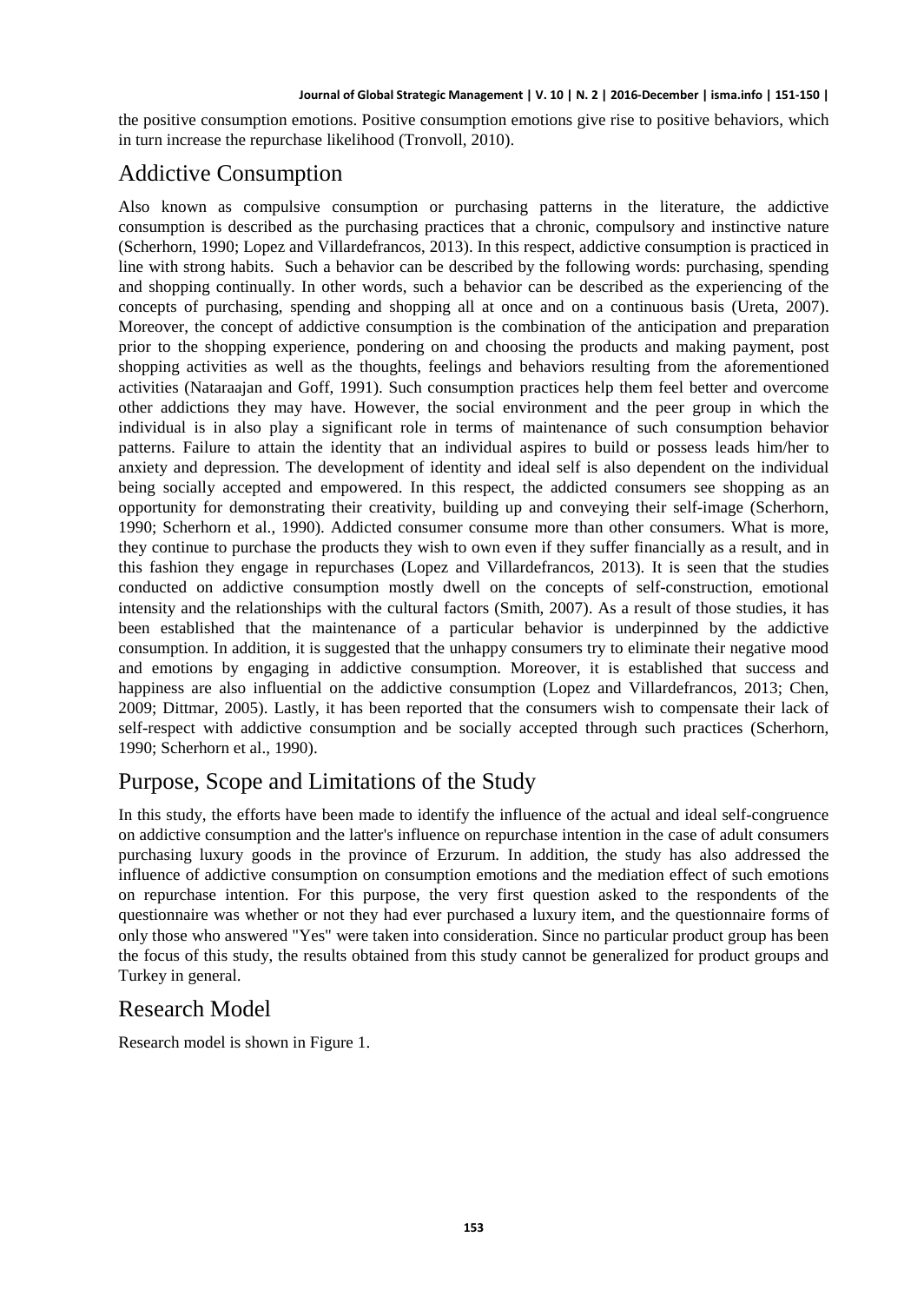

### **Figure 1.Research Model is shown here**

The following hypotheses were developed for the purposes and model of the research;

H1: The actual self-congruity is influential on the addictive consumption.

H2: The ideal self-congruity is influential on the addictive consumption.

H3: The addictive consumption is influential on positive consumption emotions.

H4: The addictive consumption is influential on negative consumption emotions.

H5: The addictive consumption is influential on repurchase intention.

H6: The positive consumption emotions are influential on repurchase intention.

H7: The negative consumption emotions are influential on repurchase intention.

H8: The positive effect of the addictive consumption on repurchase intention is eliminated by the mediation effects of the positive and negative consumption emotions or presents a statistically significant difference.

## **METHODOLOGY**

### Sampling Process

The population of this study consists of adult consumers (over 18 years of age) who live in Erzurum. A convenience sampling method was used as the preferred study method, and, the very first question asked to the respondents of the questionnaire was whether or not they had ever purchased a luxury item, and the questionnaire forms of only those who answered "Yes" were taken into consideration. A total of 450 questionnaires were applied, and after the elimination of incomplete or wrongly completed questionnaires, 400 questionnaires were included in the evaluation. Prior to the application of the final questionnaire forms, a preliminary test was applied to a group of 20 consumers representing the study sample. They were asked to evaluate the self-congruity, consumption emotions, addictive consumption and repurchase intention scales in order to give the questionnaire its final form.

### Data Collection Method and Tool

Research data were collected first-hand by using a face-to-face survey method. Used in the study by Elliot (1994) and developed by D'Astous (1990), and in addition to developed by Valence et al. (1988) scales were used to identify the addictive consumption, while the scale developed by Sirgy and Su (2000) was used to measure the actual and ideal self-congruence. The scale developed by Richins (1997) was used to measure the consumption emotions. In order to identify the repurchase intention of the consumers, however, the repurchase intention scale developed by Parasuraman (2005), Pavlou and Fygenson (2006) were used. This scale was taken from Aydın's (2015) doctoral thesis. The data was analyzed by using the SPSS 20.0 and LISREL 8. 51 statistics software packages. In analyzing the data, descriptive statistics, confirmatory factor analysis and structural equation model were employed.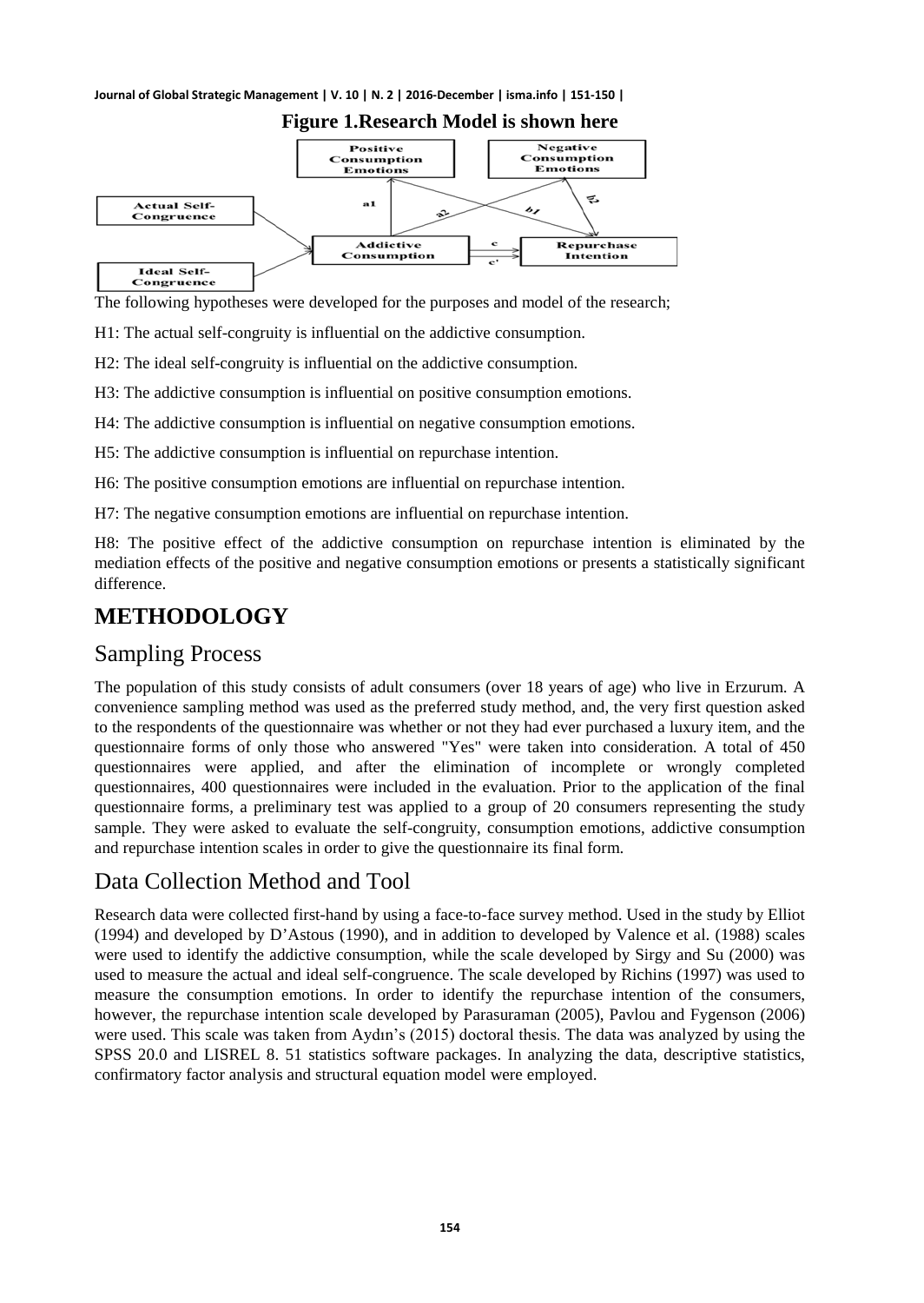### **DATA ANALYSES**

### Demographic Characteristics

It was established that the majority of the respondents were female (60,8%), single (53%), aged between 36 and 44 (35,3%), university graduates (40,5%), earning a monthly salary of 2501 to 3500 TL (41,5%) and public servants (50,3%).

### Testing of the Scales Used in the Study

A confirmatory factor analysis was used for testing whether the actual and ideal self-congruence, positive and negative consumption emotions, addictive consumption and repurchase intention scales used in the study were consistent with the study sample. The Chi-square and fit index values for the scales obtained as a result of the analysis are presented below.

|                                      | $X^2/df$ | <b>RMSEA</b> | <b>RMSR</b> | <b>GFI</b> | <b>NFI</b> | <b>NNFI</b> | <b>CFI</b> |
|--------------------------------------|----------|--------------|-------------|------------|------------|-------------|------------|
| <b>Actual Self-Congruence</b>        | 1.22     | 0.02         | 0.00        | 1.00       | 1,00       | 1,00        | 1,00       |
| Ideal Self-Congruence                | 1.23     | 0.02         | 0.01        | 1.00       | 1.00       | 1.00        | 1,00       |
| <b>Addictive Consumption Scale</b>   | 1.26     | 0.03         | 0.03        | 0.98       | 0.99       | 1.00        | 1,00       |
| <b>Positive Consumption Emotions</b> | 1.47     | 0.03         | 0.02        | 0.99       | 0.99       | 1.00        | 1.00       |
| <b>Negative Consumption Emotions</b> | 2.07     | 0.05         | 0.02        | 0.98       | 0.99       | 0.99        | 1.00       |
| <b>Repurchase Intention Scales</b>   | 0.00     | 0.00         | 0.00        | 1.00       | 1.00       | 1.00        | 1.00       |

#### **Table 1.Chi-Square and Fit Index Values of the Scales is shown here**

Confirmatory factor analysis conducted for testing out the actual self-congruity. It was established that the fit indices of the single factor structure consisting of 4 items were over the acceptable level and thus the model provided a good fit, the factor loadings were at a satisfactory level (within the range of 0,81 and 0,84), the error variances were at a low level (Std.Err.≤0,35), and the t values for all items were statistically significant at the level of 0,01. The Cronbach Alpha coefficient of the scale was found to be 0.89. The total item correlations were between 0,74 and 0,79. The variables included in the actual selfcongruity scale are presented below.

#### **Table 2.Actual Self Congruence Variables is shown here**

| Variables                                                       | Std. B | Std. E |       | $\mathbf{D}^2$ |      | $\boldsymbol{a}$ |
|-----------------------------------------------------------------|--------|--------|-------|----------------|------|------------------|
| The image of this product is similar to how I am                | 0.84   | 0,30   | 19.04 | 0.71           | 0.75 |                  |
| The image of this product is similar to how I see               | 0.82   | 0.33   | 19.07 | 0.67           | 0.76 |                  |
| The image of this product is similar to how others believe that | 0.82   | 0.33   | 19.17 | 0.67           | 0.79 | 0.89             |
| am                                                              |        |        |       |                |      |                  |
| The image of this product is similar to how others see me       | 0.81   | 0.35   | 18.09 | 0.66           | 0.74 |                  |

Confirmatory factor analysis conducted for testing the ideal self-congruity. It was established that the fit indices of the single factor structure consisting of 4 items were over the acceptable level and thus the model provided a good fit, the factor loadings were at a satisfactory level (within the range of 0.76 and 0.83), the error variances were at a low level (Std.Err≤0.42), and the t values for all items were statistically significant at the level of 0,01. The Cronbach Alpha coefficient of the scale was found to be 0.89. The total item correlations were between 0.72 and 0.78. The variables included in the ideal selfcongruity scale are presented below.

#### **Table 3.Ideal Self Congruence Variables is shown here**

|                                                                                 | Std. |        |       |                   |      |          |
|---------------------------------------------------------------------------------|------|--------|-------|-------------------|------|----------|
| <b>Variables</b>                                                                |      | Std. E |       | $R^2$             | r    | $\alpha$ |
| The image of this product is similar to how I would like to be                  | 0.76 | 0.42   | 17.06 | 0.58              | 0.74 |          |
| The image of this product is similar to how I would like to see myself          | 0.79 | 0.37   | 17,95 | $0.62 \quad 0.77$ |      | 0,89     |
| The image of this product is similar to how I would like others to see me       | 0.83 | 0.30   | 19.32 | 0.69              | 0.78 |          |
| The image of this product is similar to how I ideally like to be seen by others | 0.77 | 0.41   |       | 0.59              | 0.72 |          |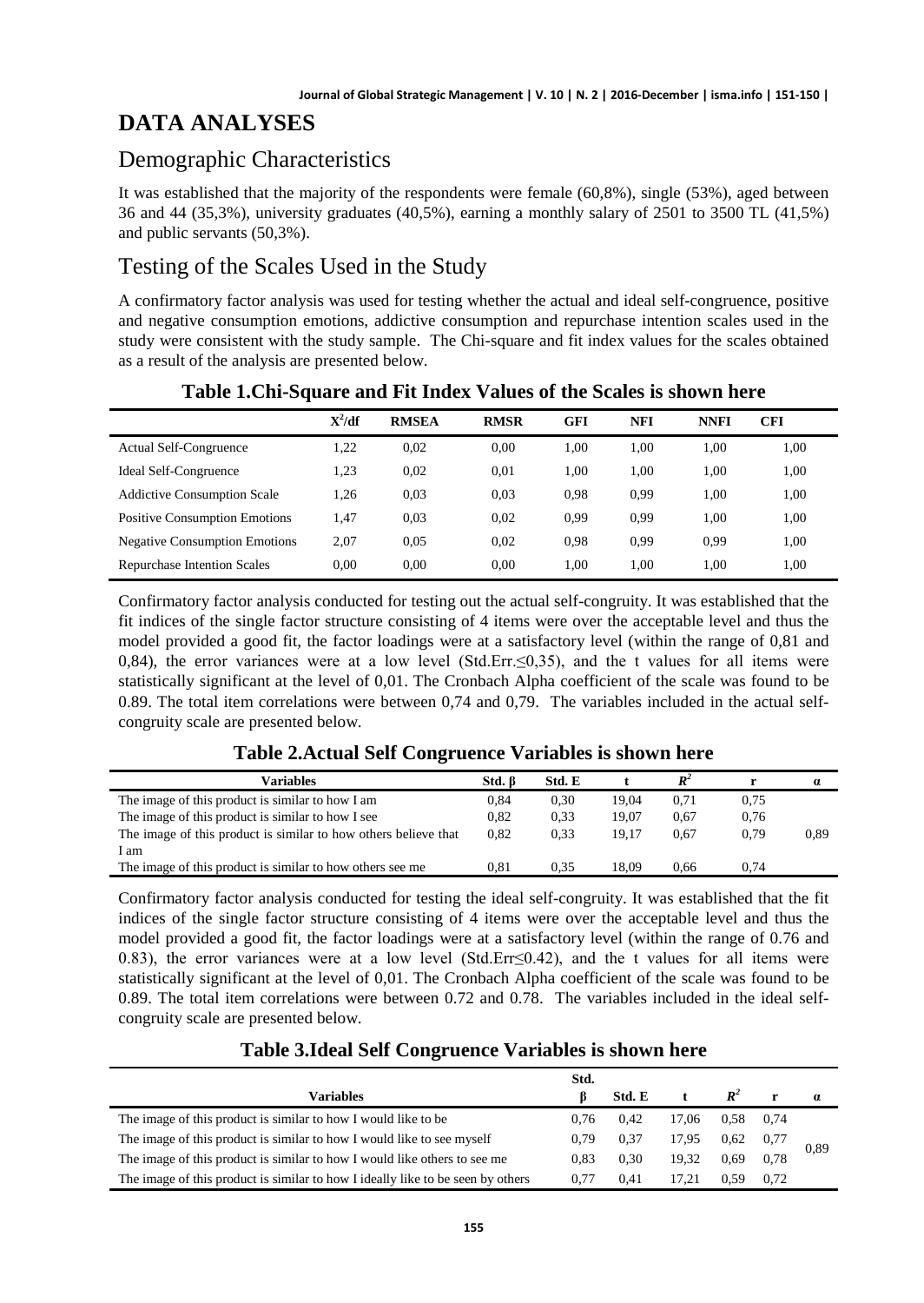Confirmatory factor analysis conducted for testing out the addictive consumption scale. As a result of the suggested modifications 12 items were removed from the analysis and the model reached acceptable fit values. It was established that the fit indices of the single factor structure thus created was over the acceptable level and thus the model provided a good fit, the factor loadings were at a satisfactory level (within the range of 0,51 and 0,76), the error variances were at a low level (Std.Err≤0,74), and the t values of all items were statistically significant at the level of 0,01. The Cronbach Alpha coefficient of the scale was found to be 0.91. The total item correlations were between 0.58 and 0.76. The variables included in the addictive consumption scale are presented below.

| <b>Variables</b>                                                                                           | Std. $\beta$ | Std.<br>E | $\mathbf t$ | $\mathbb{R}^2$ | $\mathbf{r}$ | $\alpha$ |
|------------------------------------------------------------------------------------------------------------|--------------|-----------|-------------|----------------|--------------|----------|
| When I have money, I cannot help but spend part or the whole of it.                                        | 0,63         | 0,60      | 12,96       | 0,40           | 0.61         |          |
| I am often impulsive in my buying behavior.                                                                | 0.61         | 0.63      | 12,40       | 0,37           | 0.58         |          |
| I sometimes feel that something inside pushed me to go shopping.                                           | 0,70         | 0.51      | 14,68       | 0,49           | 0.69         |          |
| There are times when I have a strong urge to buy.                                                          | 0,76         | 0,42      | 16,67       | 0.58           | 0.76         |          |
| As soon as I enter a shopping center, I have an irresistible urge to go into a shop<br>to buy something.   | 0.63         | 0,60      | 12,97       | 0.40           | 0.65         |          |
| I have often bought a product that I did not need.                                                         | 0,66         | 0,56      | 13,80       | 0,44           | 0.69         |          |
| During my adolescence, I had enough money to buy myself, from time to time,<br>some things that I enjoyed. | 0.61         | 0,62      | 12,37       | 0,37           | 0,65         | 0.91     |
| During my entire teen-age years, I was told that what I should do with my<br>money.                        | 0.65         | 0,58      | 13,47       | 0,42           | 0.70         |          |
| In the event that I had some financial problems, I know that I could rely on<br>somebody to help me out.   | 0.55         | 0.69      | 10,98       | 0,30           | 0.61         |          |
| I frequently buy this product just because they look nice on other people.                                 | 0.51         | 0,74      | 10,08       | 0,26           | 0.59         |          |
| I feel more important when I'm buying this.                                                                | 0.60         | 0,64      | 12,27       | 0.36           | 0.64         |          |

#### **Table 4.Addictive Consumption Scale Variables is shown here**

Confirmatory factor analysis conducted for testing out the consumption emotions, as a result of the suggested modifications 34 emotion were removed from the analysis and the model reached acceptable fit values. It was established that the fit indices was over the acceptable level and thus the model provided a good fit, the factor loadings were at a satisfactory level (within the range of 0.52 and 0.93), the error variances were at a low level (Std.Err≤0.73), and the t values of all items were statistically significant at the level of 0,01 for positive consumption emotions. The Cronbach Alpha coefficient of the scale was found to be 0.89. The total item correlations were between 0.61 and 0.81. The variables included in the positive consumption emotions are presented below.

| <b>Variables</b> | Std. $\beta$ | Std. E | t     | $\mathbb{R}^2$ | r    | $\alpha$ |
|------------------|--------------|--------|-------|----------------|------|----------|
| Optimistic       | 0.59         | 0.65   | 12,43 | 0.35           | 0.66 |          |
| Happy            | 0,52         | 0,73   | 10,72 | 0,27           | 0,61 |          |
| Eager            | 0.69         | 0.53   | 15,01 | 0,48           | 0,68 |          |
| Surprised        | 0,79         | 0.37   | 18,30 | 0,62           | 0,75 | 0,89     |
| Proud            | 0.93         | 0,13   | 23,40 | 0,86           | 0,81 |          |
| Relieved         | 0.81         | 0.35   | 18,86 | 0,66           | 0,74 |          |

#### **Table 5.Positive Consumption Emotions Variables is shown here**

Similarly it was established that the fit indices was over the acceptable level and thus the model provided a good fit, the factor loadings were at a satisfactory level (within the range of 0.53 and 0.88), the error variances at a low level (Std.Err≤0.72), and the t values of all items were statistically significant at the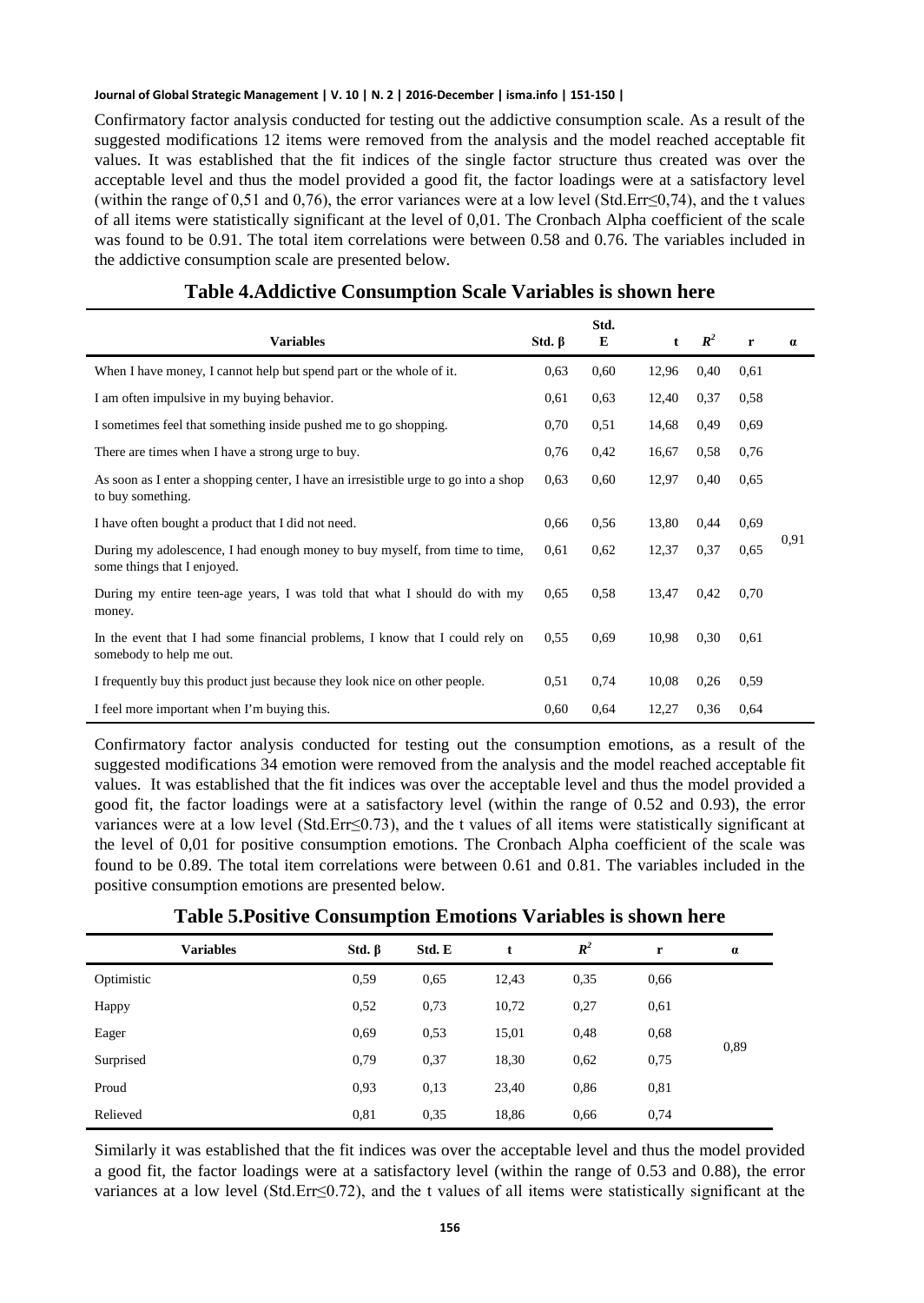level of 0,01 for negative consumption emotions. The Cronbach Alpha coefficient of the scale was found to be 0.89. The total item correlations were between 0.58 and 0.78. The variables included in the negative consumption emotions are presented below.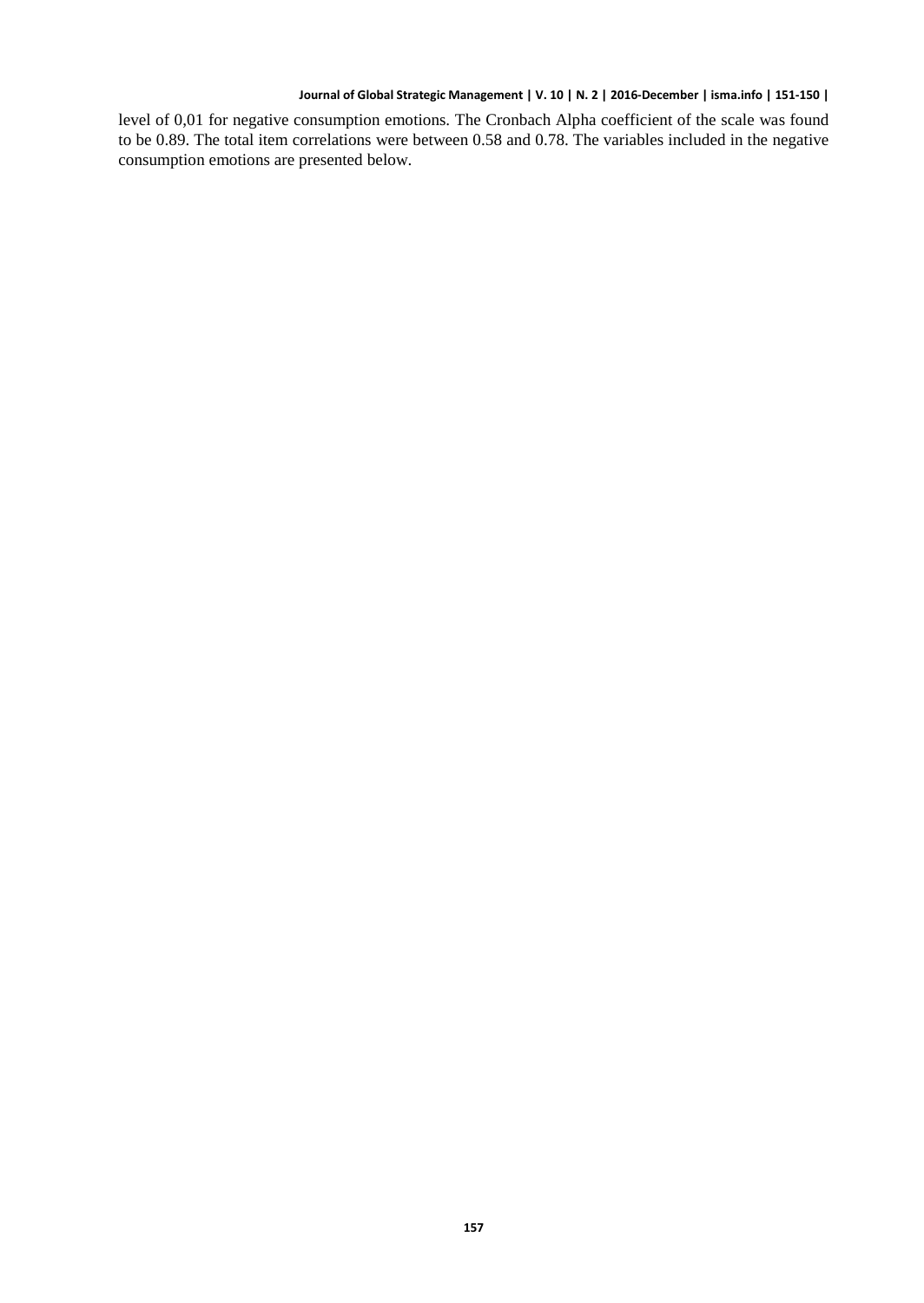| Journal of Global Strategic Management   V. 10   N. 2   2016-December   isma.info   151-150 |  |  |  |
|---------------------------------------------------------------------------------------------|--|--|--|
|---------------------------------------------------------------------------------------------|--|--|--|

| <b>Variables</b> | Std. $\beta$ | Std. E | t     | $R^2$ | r    | $\alpha$ |
|------------------|--------------|--------|-------|-------|------|----------|
| Unfulfilled      | 0,59         | 0,66   | 12,25 | 0,35  | 0,58 |          |
| Depressed        | 0,77         | 0,41   | 17,11 | 0,59  | 0,71 |          |
| Ashamed          | 0,82         | 0,32   | 19,64 | 0,67  | 0,77 |          |
| Jealous          | 0,88         | 0,23   | 21,32 | 0,77  | 0,77 | 0,89     |
| Lonely           | 0,83         | 0,31   | 19,86 | 0.69  | 0,78 |          |
| Guilty           | 0,65         | 0,58   | 14,09 | 0,42  | 0,71 |          |
| Miserable        | 0,53         | 0,72   | 11,04 | 0,28  | 0,58 |          |

**Table 6.Negative Consumption Emotions Variables is shown here**

As a result of the confirmatory factor analysis conducted for testing out the repurchase intention scale, it was established that the fit indices of the single factor structure consisting of 3 items were over the acceptable level and thus the model provided a good fit, the factor loadings were at a satisfactory level (within the range of 0.66 and 0.76), the error variances were at a low level (Std.Err≤0.57), and the t values for all articles were statistically significant at the level of 0,01. The Cronbach Alpha coefficient of the scale was found to be 0.77. The total item correlations were between 0.57 and 0.65. The variables included in the repurchase intention scale are presented below.

| Table 7. Repurchase Intention Scale Variables is shown here |  |
|-------------------------------------------------------------|--|
|-------------------------------------------------------------|--|

| Variables                                                                                  | Std. B    | Std. E |       |             | r    | $\boldsymbol{a}$ |
|--------------------------------------------------------------------------------------------|-----------|--------|-------|-------------|------|------------------|
| I intend to purchase this product.                                                         | 0.66      | 0.57   | 12.21 | $0.44$ 0.57 |      |                  |
| If I am satisfied with this product, I would be willing to take the same<br>product again. | 0,76 0,42 |        | 13,89 | $0,58$ 0.63 |      |                  |
| I will buy this product more in the near future.                                           | 0.67      | 0.55   | 12.42 | 0.45        | 0.59 |                  |
|                                                                                            |           |        |       |             |      |                  |

## **Testing the Study Model**

At first, the Sobel test was performed to identify whether the c path -which gained significance once the mediator variables were added- was no longer significant (c') or, if still significant, whether the resulting difference was statistically significant (Meydan and Şeşen, 2011). At last, 3 models were established for the A, B and C conditions. The hypotheses of the study were identified as follows:

#### **Hypotheses for the Condition A (tested with Model 1):**

- H1: The actual self congruity is influential on the addictive consumption.
- H2: The ideal self congruity is influential on the addictive consumption.
- H3 : The addictive consumption are influential on positive consumption emotions.
- H4 : The addictive consumption are influential on negative consumption emotions.
- H5 : The addictive consumption are influential on repurchase intention.

#### **Hypotheses for the Condition B (tested with Model 2):**

H6 : The positive consumption emotions are influential on repurchase intention.

H7 : The negative consumption emotions are influential on repurchase intention.

The hypothesis formed by adding the mediator variables (positive consumption emotions and negative consumption emotions) and seeking the answer to the main problem of the study was identified as follows:

#### **Hypothesis for the Condition C (tested with Model 3 the "Study Model"):**

H8: The positive effect of the addictive consumption on repurchase intention is eliminated by the mediation effects of the positive and negative consumption emotions or presents a statistically significant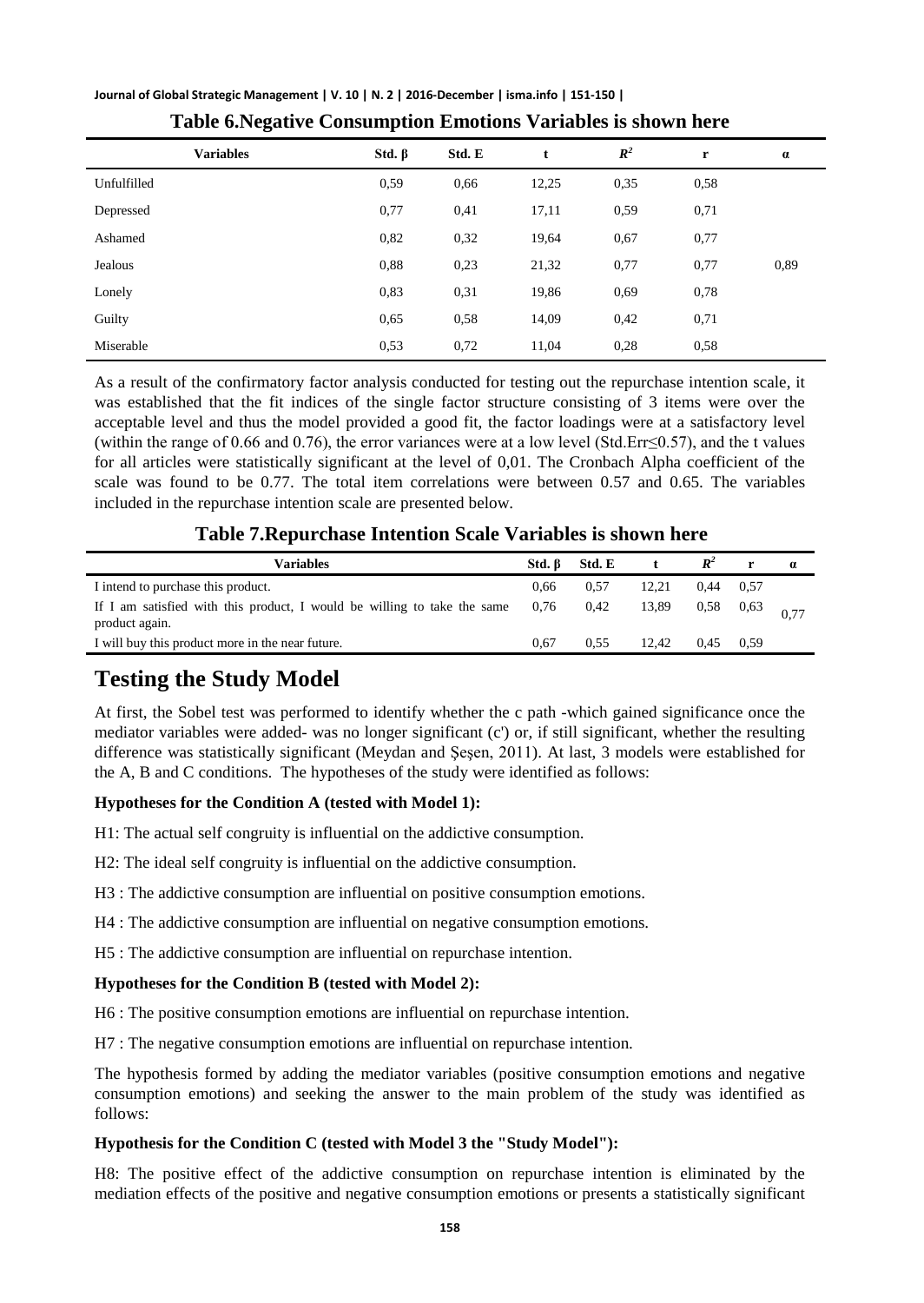difference. In this case, the "positive consumption emotions" and "negative consumption emotions" are multiple mediator variables in the relationship between the "addictive consumption " and "repurchase intention".

When the results regarding the models thus established are reviewed, the following results have been found with respect to the aforementioned hypotheses. The fit indices for the models established for testing out the study hypotheses are presented below.

#### **Table 8.Fit Index Value Related to Research Models is shown here**

|                                                     | $\mathbf{X}^2$ /sd | <b>RMSEA</b> | <b>RMSR</b> | GFI  | NFI  | <b>NNFI</b> | CFI  |
|-----------------------------------------------------|--------------------|--------------|-------------|------|------|-------------|------|
| Model 1 (the model established for the condition A) | l.63               | 0.04         | 0.06        | 0.90 | 0.96 | 0.98        | 0.98 |
| Model 2 (the model established for the condition B) | 1.55               | 0.04         | 0.04        | 0.96 | 0.97 | 0.99        | 0.99 |
| Model 3 (the model established for the condition C) | .48                | 0.035        | 0.058       | 0.90 | 0.96 | 0.98        | 0.98 |

The path analysis results obtained with respect to the study models are presented below.

### **Table 9.Model 1 Path Analysis Results is shown here**

|                |                               |                    |                                      | Std. $\beta$ / (Std. E) |         | $\mathbf{R}^2$ |
|----------------|-------------------------------|--------------------|--------------------------------------|-------------------------|---------|----------------|
| Hl             | <b>Actual Self Congruence</b> | →                  | <b>Addictive Consumption</b>         | 0.36/(0.49)             | 5,07    |                |
| H <sub>2</sub> | <b>Ideal Self Congruence</b>  | →                  | <b>Addictive Consumption</b>         | 0.42/(0.49)             | 5,76    | 0,51           |
| H <sub>3</sub> | <b>Addictive Consumption</b>  | $\rightarrow$ al   | <b>Positive Consumption Emotions</b> | $0,25/$ $(0,94)$        | 4.18    | 0.06           |
| H4             | <b>Addictive Consumption</b>  | $\rightarrow$ a2   | <b>Negative Consumption Emotions</b> | $-0.23/ (0.95)$         | $-3.89$ | 0.05           |
| H <sub>5</sub> | <b>Addictive Consumption</b>  | $\rightarrow$<br>c | Repurchase Intention                 | 0,67/(0,55)             | 8.51    | 0.45           |

**Hypothesis results for the Condition A;** H1, H2, H3, H4, H5 hypotheses were accepted.

#### **Table 10.Model 2 Path Analysis Results is shown here**

|    |                                      |         |                      | Std. $\beta$ / (Std.<br>E) |           | $\mathbf{R}^2$ |
|----|--------------------------------------|---------|----------------------|----------------------------|-----------|----------------|
| H6 | <b>Positive Consumption Emotions</b> | b1<br>→ | Repurchase Intention | $0,24/$ $(0,87)$           | $3.92**$  |                |
| H7 | <b>Negative Consumption Emotions</b> | b2<br>→ | Repurchase Intention | $-0.22/ (0.87)$            | $-3.66**$ | 0,13           |

**Hypothesis results for the Condition B;** H6, H7 hypotheses were accepted.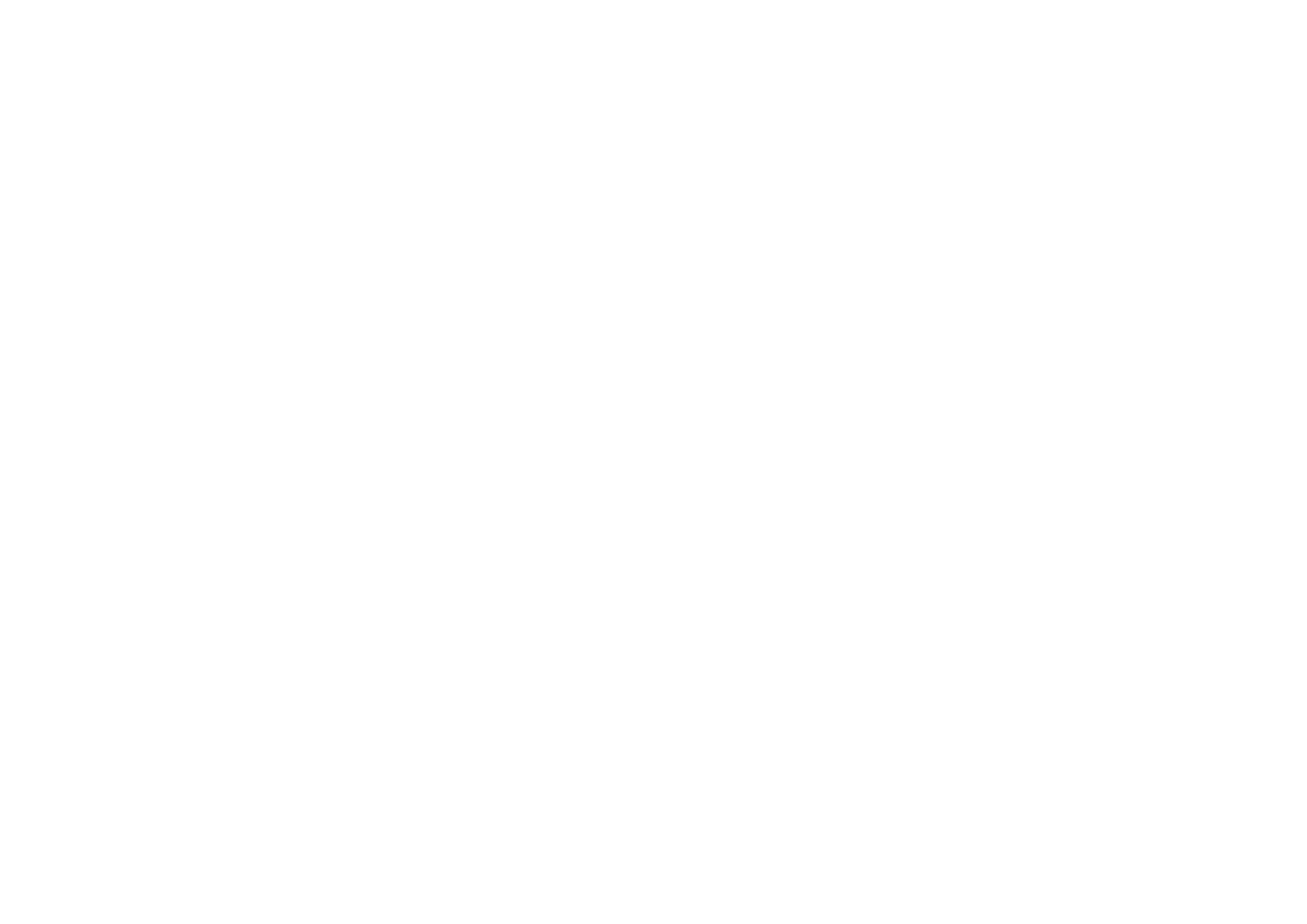

**Figure 2. Model 1 Figure 3. Model 2 Figure 4***.* **Model 3**

**is shown here.**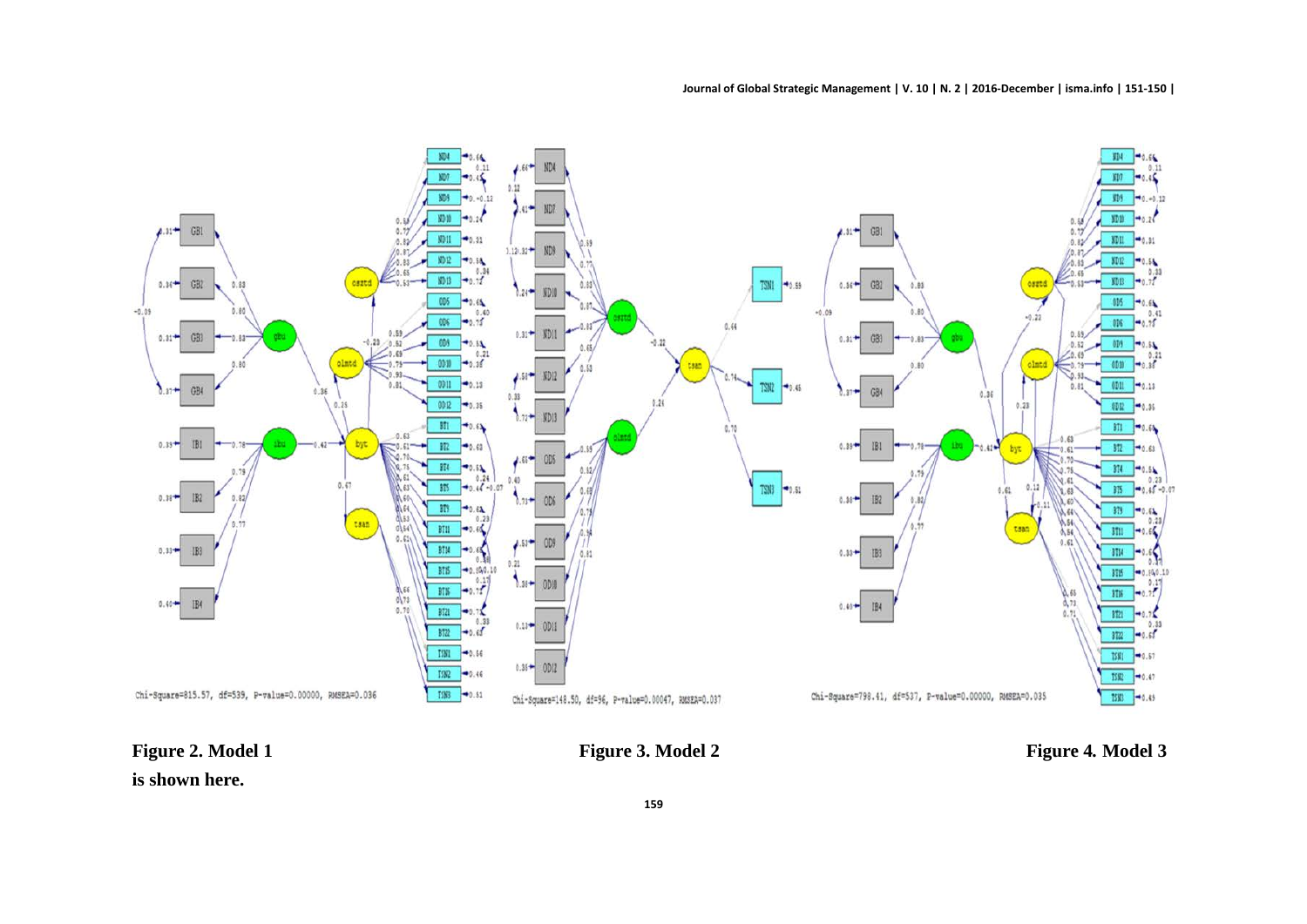The Model 3 results for the Condition C -which was formed by adding the mediator variables (positive and negative consumption emotions) hypotheses thereof are presented below.

|                |                                         |                     | <b>Independent Model</b>                | <b>Model with Mediator Variable</b> |             |                |                    |      |                |
|----------------|-----------------------------------------|---------------------|-----------------------------------------|-------------------------------------|-------------|----------------|--------------------|------|----------------|
|                |                                         |                     |                                         | β                                   | $\mathbf t$ | $\mathbb{R}^2$ | β                  | t    | $\mathbb{R}^2$ |
| Hl             | <b>Actual Self Congruence</b>           | $\rightarrow$       | <b>Addictive Consumption</b>            | 0,36<br>(0, 49)                     | 5,07        | 0.51           | 0,36<br>(0, 49)    | 5,04 | 0,51           |
| H <sub>2</sub> | <b>Ideal Self Congruence</b>            | $\rightarrow$       | <b>Addictive Consumption</b>            | 0,42<br>(0, 49)                     | 5,76        |                | 0,42<br>(0, 49)    | 5,73 |                |
| H <sub>3</sub> | <b>Addictive Consumption</b>            | a1<br>$\rightarrow$ | Positive Consumption<br>Emotions        | 0,25<br>(0, 94)                     | 4,18        | 0.06           | 0,23<br>(0, 94)    | 3,95 | 0,06           |
| H4             | <b>Addictive Consumption</b>            | a2<br>$\rightarrow$ | <b>Negative Consumption</b><br>Emotions | $-0,23$<br>(0,95)                   | 3,89        | 0,05           | $-0,22$<br>(0,95)  | 3,67 | 0.05           |
| H6             | Positive Consumption<br>Emotions        | b1<br>$\rightarrow$ | Repurchase Intention                    | 0,24<br>(0, 87)                     | 3,92        | 0,13           | 0,12<br>(0, 54)    | 2,26 | 0,46           |
| H7             | <b>Negative Consumption</b><br>Emotions | b2<br>$\rightarrow$ | Repurchase Intention                    | $-0,22$<br>(0, 87)                  | 3,66        |                | $-0.11$<br>(0, 54) | 2,13 |                |
| H5/<br>H8      | <b>Addictive Consumption</b>            | c/c'<br>→           | <b>Repurchase Intention</b>             | 0,67<br>(0, 55)                     | 8,51        | 0,45           | 0,61<br>(0, 54)    | 7,90 |                |

#### **Table 11.Model 3 (Research Model) Path Analysis Results is shown here**

Reviewing the results obtained for the Model 3;

1. When the t values are considered, it is seen that the ideal self congruity variable is more influential on the addictive consumption than the actual self congruity variable. Meaning, the individuals engage in addictive consumption in order to attain their ideal self image and thus they get addicted to the products that help them attain their ideal self image.

2. Again, according to the t values, it is seen that the positive and negative consumption emotions have more or less the same influence. The influence of the addictive consumption on the positive consumption emotions is in the positive direction. Based on this result, it is concluded that the positive consumption emotions that an individual has increases in proportion with the increase in the addictive consumption. The influence of the addictive consumption on the negative consumption emotions is in the negative direction. Based on this result, it is concluded that the negative consumption emotions of the individual are reduced with the increase in the addictive consumption and thus the individuals are gradually relieved of their negative consumption emotions in the end. This result is in parallel with the findings of the literature.

3. When the influence of positive and negative consumption emotions on repurchase intention is reviewed, it is seen that the positive consumption emotions has a positive effect on the repurchasing behavior. It is concluded that repurchase intention increases in proportion with the increase in the positive consumption emotions of the individual. The negative consumption emotions, on the other hand, have a negative effect on the repurchasing behavior. According to this result, the individual tends to repurchase the items once the negative consumption emotions are reduced.

4. Addictive consumption influence the repurchase intention in a positive manner (c path, β=0,67; t=8,51;  $p<0,01$ ). However, once the positive and negative emotions are added as intermediaries to the model, the original influence of the addictive consumption variable on the repurchase intention seems not to have been eliminated but somewhat reduced (c' path,  $\beta=0.61$ ; t=7,90; p<0,01) and its significance appear to have been reduced, if not altogether eliminated. As a result of the Sobel test conducted for identifying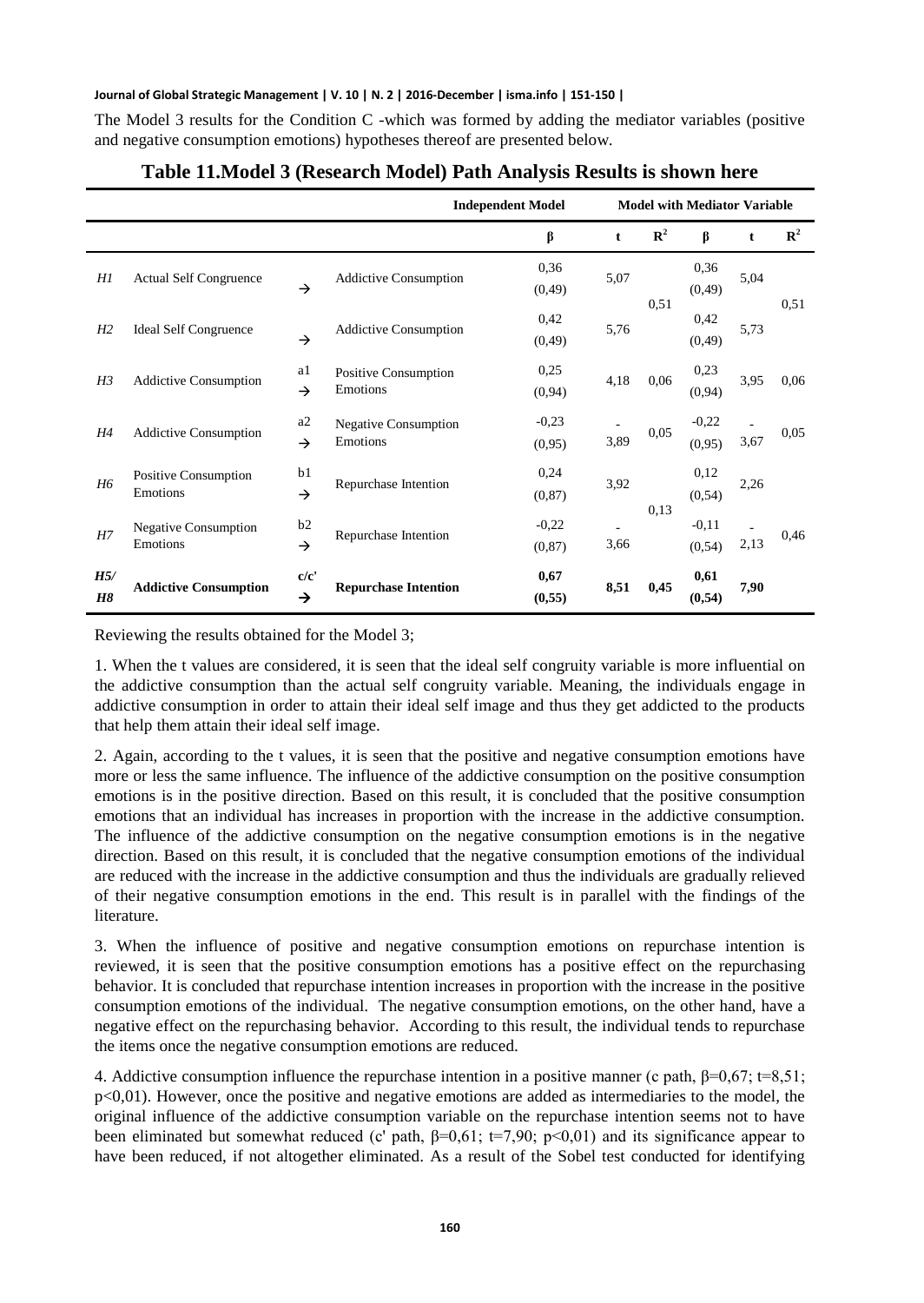whether such changes in the path coefficients were the result of the effects of the mediator variables, it w[a](#page-12-0)s established that positive consumption emotions  $(STS^4=0,16; p>0,05)$  and negative consumption emotions ( $STS^b=0,15$  $STS^b=0,15$  $STS^b=0,15$ ; p $>0,05$ ) variables were not actually the mediator variables. In other words, the positive and negative consumption emotions are not the mediator variables in the relationship between the addictive consumption and repurchase intention.

#### **Hypothesis results for the Condition C:**

H8 Rejected: The positive effect of the addictive consumption on repurchase intention is not eliminated by the mediation effect of the positive and negative consumption emotions or does not present a statistically significant difference. The positive and negative consumption emotions have no mediation effect in the "relationship between the addictive consumption and the repurchase intention".

### **CONCLUSION AND SUGGESTIONS**

According to the results of this study, it is established that the actual and ideal self congruence is influential on the addictive consumption. That is to say that both the actual self, which allows an individual to be easily accepted in the society and approved by other individuals and thus make him/her wish to preserve his/her existing self, and the ideal self, which involves the desires, aspirations, hopes and ambitions of a person and enables one to be the person of their dreams, are influential on the addictive consumption. In addition, it is seen that the ideal self congruity variable is more influential on the addictive consumption than the actual self congruity variable. This finding suggests that the individuals engage in addictive consumption in order to attain their ideal self image and thus they get addicted to the products that help them attain their ideal self image.

The study has found that the addictive consumption lead to the repurchasing behavior and the addiction, in turn, to the positive and negative consumption emotions. The influence of the addictive consumption on positive consumption emotions is in the positive direction. It is concluded that the positive consumption emotions of the individuals increase as such consumption practices increase. The influence of the addictive consumption on the negative consumption emotions, however, is in the negative direction. It is concluded that the negative consumption emotions of the individual are reduced with the increase in the addictive consumption and thus the individuals are gradually relieved of their negative consumption emotions in the end. When the influence of positive and negative consumption emotions on the repurchase intention is reviewed, it is seen that the positive consumption emotions has a positive effect on the repurchasing behavior. According to this result, it is concluded that the repurchase intention increases in proportion with the increase in the positive consumption emotions of the individual. The negative consumption emotions, on the other hand, have a negative effect on the repurchasing behavior. According to this result, the individual tends to repurchase the items once the negative consumption emotions are reduced. However, when the positive and negative consumption emotions are added as mediators to the model, the statistical significance of the original influence of the addictive consumption variable seems not to have been eliminated but somewhat diminished. Based on this finding, it has been established that the positive and negative consumption emotions are not the mediator variables in the relationship between the addictive consumption and repurchase intention.

On the strength of these findings, the following suggestion can be made: in today's market, everybody can consume the luxury goods and every person from all walks of life can afford to buy the luxury goods. Because of that, the competition in luxury goods is reshaped on a constant basis, producing new winners and losers all the time. The brand strategy for the products change as well, which means that the luxury goods are now made available almost everywhere thanks to the diversification of the retailing services. The fact that both the actual and ideal self has been found to be influential on the addictive consumption suggests that the companies are able to build customer loyalty through the products that are high quality, possess emotional, rational and beneficial values and inspire pleasure and ambition in the customers. The

<span id="page-12-0"></span><sup>&</sup>lt;sup>a</sup> STS: Sobel Test Statistics,  $β<sub>A</sub>=0,23$ , SH<sub>A</sub>=0,94;  $β<sub>B</sub>=0,12$ , SH<sub>A</sub>=0,54

<span id="page-12-1"></span><sup>&</sup>lt;sup>b</sup> STS: Sobel Test Statistics,  $β_A = 0.22$ ,  $SH_A = 0.95$ ;  $β_B = 0.11$ ,  $SH_B = 0.54$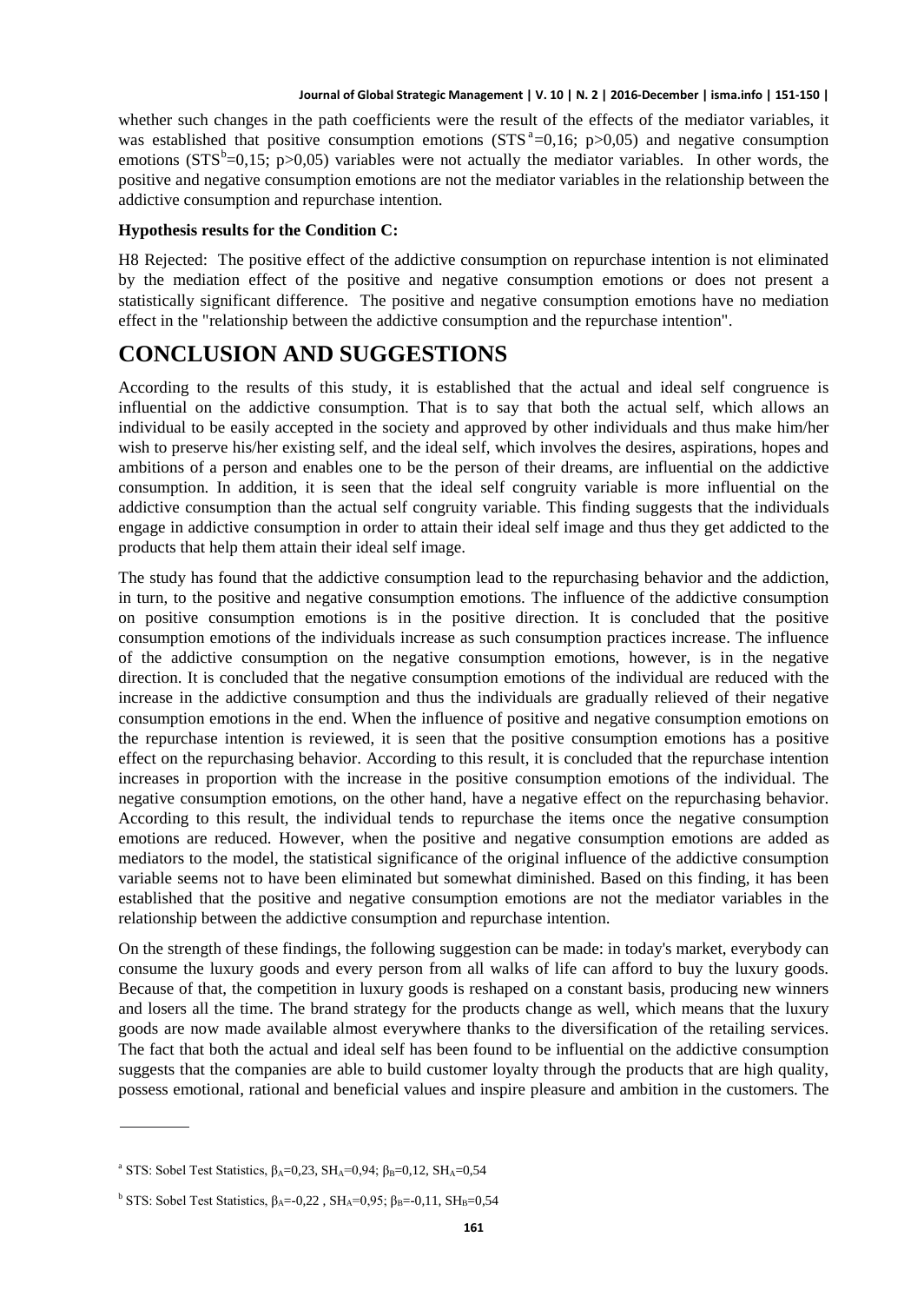loyalty to luxury goods is maintained for as long as the difference and prestige of the product is preserved. The consumers attach importance to the history of the brand and establish emotional ties with the products and brands. This is because the things we purchase are the reflections of our emotions. The individuals are able to manage their emotions by buying products, and shape up their social lives and future based on such consumption and purchasing practices. This is because the consumers prefer a particular product not only based on its objective and rational qualities but also on the emotional value that it holds for the consumers. The consumer that aims to preserve his/her self in line with the attitudes he/she has developed tends buy the products that best fit the persona he/she wishes to build for himself/herself. Therefore, marketing strategies should aim to create good and positive emotions in customers. The design process of a new product should include the consumers, whereby the products should be manufactured in such a way as to speak to the hearts and minds of the customers. In order to build a strong emotional base and loyalty, the marketers are compelled to come up with the strategies that will enable them to understand the consumer's behavior, psychology, latent desires and needs and create a new, quality and unique experience for the consumers. Luxury goods segments can be compartmentalized to evaluate different expectations and requirements and the consumer loyalty can be thus built. Firms should have been emphasized the differences of their brands and their promises to the consumer. Company to distinguish itself with respect to its product and trademark benefit, target audience image, competitors, value and emotional orientations in line with its strategic objectives in order to maintain repurchases and addictive consumption, and ultimately create a sustainable advantage. Loyalty to luxury goods and repurchases can be ensured for as long as value creating differences increase and carried into the future.

### **RECOMMENDATIONS FOR FUTURE STUDIES**

The future studies on this subject may address the issue of symbolic consumption and present the relationships between the variables from this particular perspective. The studies may also address the service industry. Through studies to be conducted, the addicted consumer profiles for the service industry can be identified and the strategies can be developed accordingly. The studies may be focused on experiential consumption practices and strategies can be developed for the service industry as to how to retain consumers. The future studies may examine the psychological state of the addictive consumers. The interaction between the addictive consumption and relationship marketing can be investigated. From this perspective, such variables as personalities and attitudes of the addicted consumers in addition to their emotions can also be included in the future studies. The addictive consumption may be studied in the future studies in terms of self respect, self portrayal, self esteem variables. The levels of self esteem and self respect of the addicted consumers may be studied.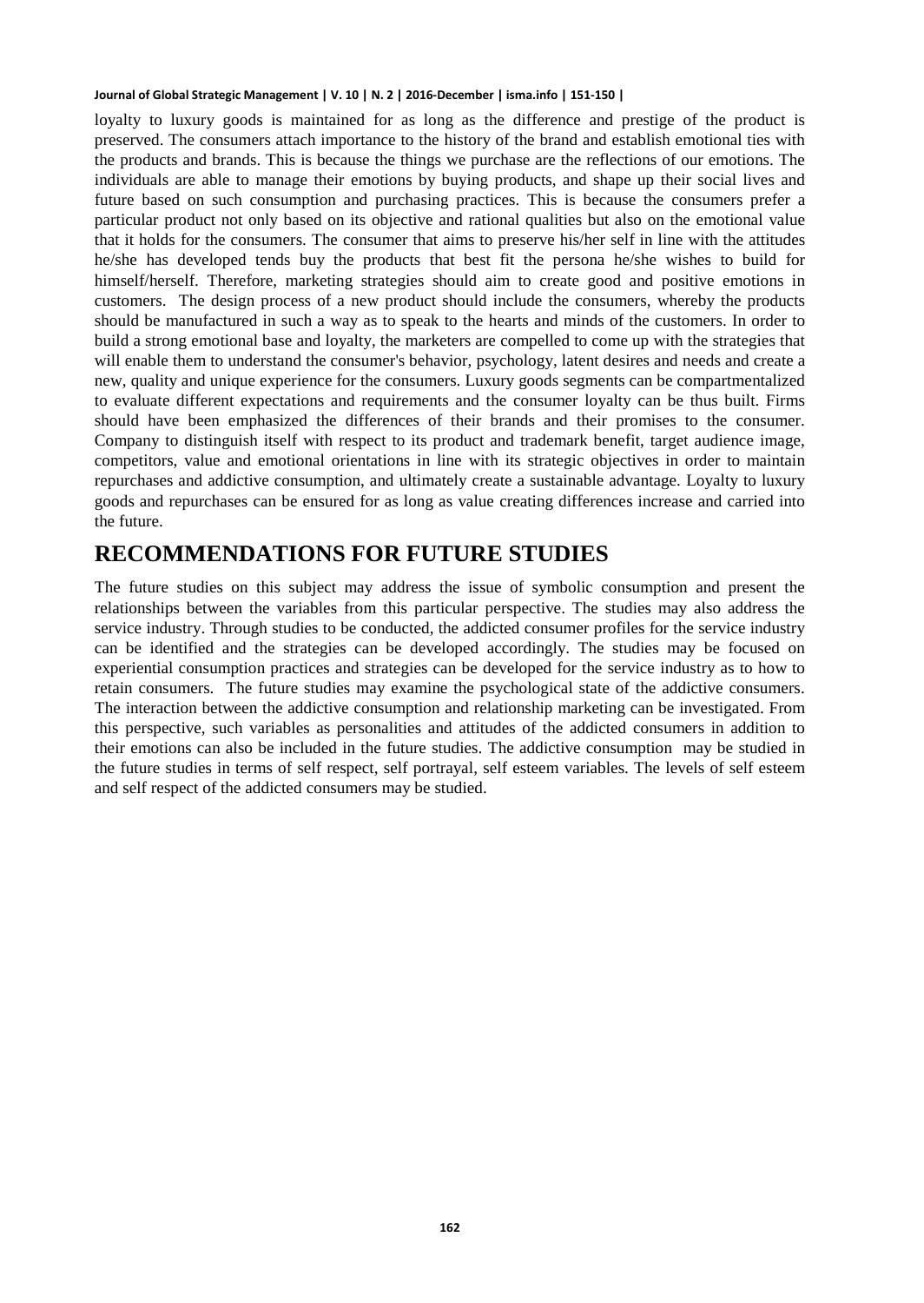### **REFERENCES**

Argan, M.T., Argan, M., Akyıldız, M. (2014). "Dimensions of Consumption Emotions: Turkish Consumers' Experiences". Journal of Marketing and Management, Vol.5, No.1, pp.136-145.

Aydın, H. (2015). "İçgüdüsel Alımlarda Tüketici Suçluluğu ve Utancı ile Başa Çıkma Stratejilerinin Değerlendirilmesi: Üniversite Öğrencileri Üzerine Bir Araştırma". (Unpublished Doctoral Thesis). Erzurum: Ataturk University

Başar, E.E., Türk, B., Ünal, S. (2015). "An Investigation of Self-Image Congruence Differences between Materialistic and Non-Materialistic Consumers". Boğaziçi Journal Review of Social, Economic and Administrative Studies, Vol. 29, No. 2, pp. 41-57.

Can, P. Telingün, K. (2016). "Marka Bağlılığı Belirleyicilerinin Marka İlişkisine Etkisi". Uluslararası Sosyal Araştırmalar Dergisi, Vol. 9, pp.1744-1757.

Cavanaugh, L.A. (2009). "Feeling Good and Doing Better: How Specific Positive Emotions Influence Consumer Behavior and Well-Being" .ABD: Duke University.

Chen, H-L. (2009). "Consumer Risk Perception and Addictive Consumption Behavior". Social Behavior and Personality, Vol. 37, No. 6, pp.767-780.

Cowart, K.O., Fox, G.L., Wilson, A.E. (2008). "A Structural Look at Consumer Innovativeness and Self-Congruence in New Product Purchases", Psychology & Marketing, Vol.25, No. 12, pp. 1111–1130.

D'Astous, A. (1990). "An Inquiry into the Compulsive Side of "Normal Consumers". Journal of Consumer Policy, Vol.13, No.1, pp.15.

Dittmar , H. (2005). "Compulsive Buying–A Growing Concern? An Examination of Gender, Age, and Endorsement of Materialistic Values As Predictors" . British Journal of Psychology. Vol.96 , pp.467-491

Elliot, R. (1994). "Addictive Consumption: Function and Fragmentation in Post Modernity". Journal of Consumer Policy, Vol.17, No. 2, pp.159.

Escalas, J.E., Bettman, J.R. (2003). "You Are What They Eat: The Influences of Reference Groups on Consumers' Connections to Brands". Journal of Consumer Psychology, Vol.13, No.3, pp.339-348.

Grubb, L.E., Grathwohl, H.L. (1967). "Consumer Self-Concept, Symbolism and Market Behavior: A Theoretical Approach". Journal of Marketing, Vol.31, pp.22-27.

Ha, S., Im, H. (2012). "Identifying the Role of Self-Congruence on Shopping Behavior in the Context of U.S.Shopping Malls". Clothing and Textiles Research Journal, Vol. 30 No. 2, pp.87-101.

Han, H., Back, K.J. (2008). "Relationships Among Image Congruence, Consumption Emotions, and Customer Loyalty in the Lodging Industry". Journal of Hospitality & Tourism Research, Vol.32, pp.4.

Holbrook, M. B., Hirschman, E, C. (1982). "The Experiential Aspects Of Consumption: Consumer Fantasies, Feelings, and Fun". Journal of Consumer Research, Vol. 9, No. 2, pp. 132−140.

Hosany, S., Martin, D. (2012). "Self-Image Congruence in Consumer Behaviour", Journal of Business Research, Vol. 65, pp. 685-691.

Hou, M., Xiaoding, W., Hu, Z. (2013). "Personnel Service, Consumption Emotion, and Patronage Intention in Department Stores". International Business Research, Vol. 6, No.3, pp. 6-21.

Kemp, E. (2008). "Emotion Regulation Consumption: Examining the Effects of Emotions and Self-Regulation on Consumption Behavior". ABD: University of Arkansas.

Kemp, E., Kopp, S.W. (2011). "Emotion Regulation Consumption: When Feeling Better is the Aim". Journal of Consumer Behaviour, Vol.10, pp.1-7.

Litvin, S.W., Goh, H.K. (2002). "Self-Image Congruity: A Valid Tourism Theory?". Tourism Management, Vol. 23, pp. 81–83.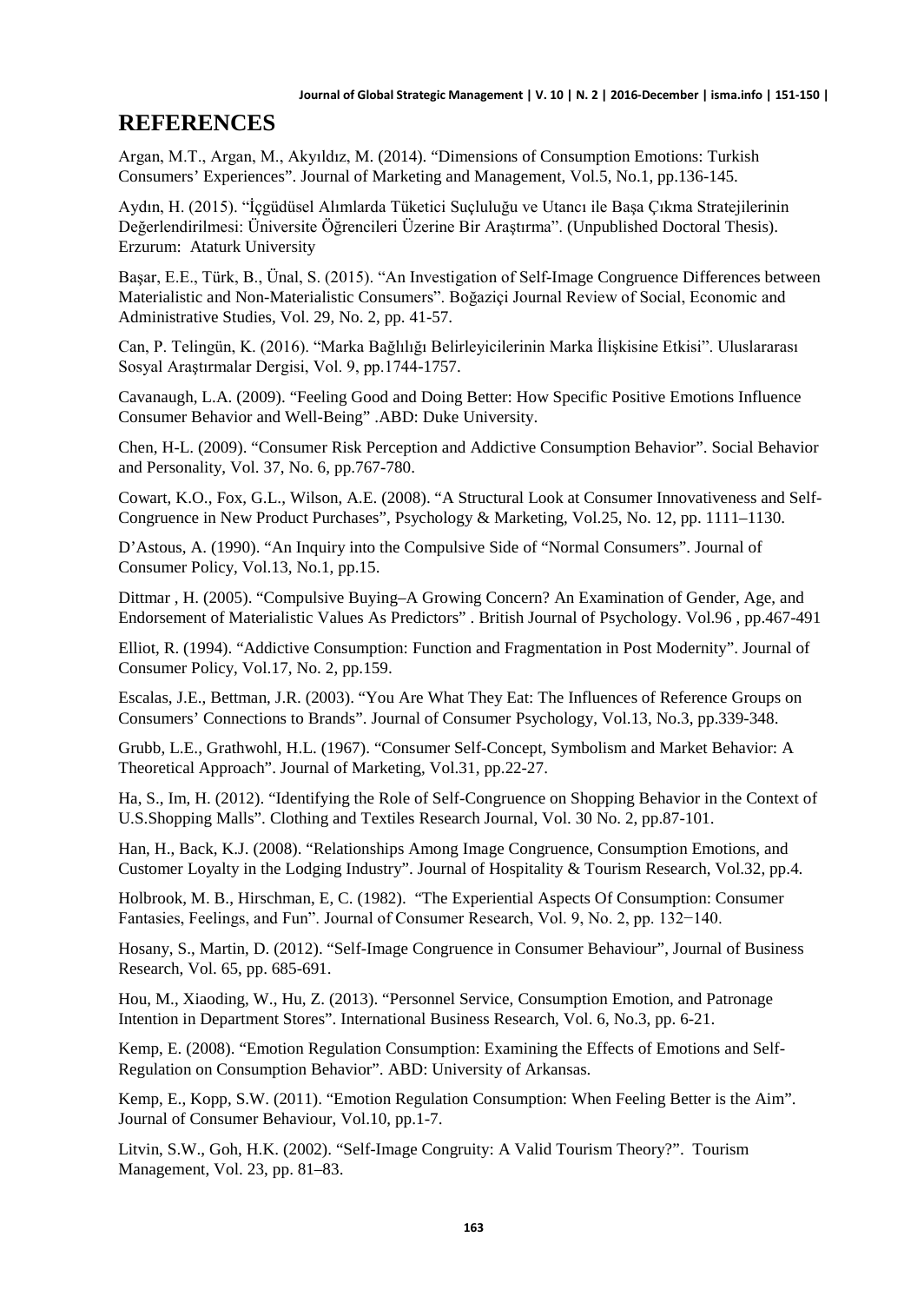Liu, F., Li, J., Mizerski, D., Soh, H. (2010). "Self-Congruity, Brand Attitude and Brand Loyalty: A Study on Luxury Brands". European Journal of Marketing, Vol. 46, pp. 922 – 937.

Meydan, C.H., Şeşen, H. (2011). "Yapısal Eşitlik Modellemesi AMOS Uygulamaları". Detay Yayıncılık: Ankara

Nataraajan, R., ve Goff, B.G. (1991). "Compulsive Buying: Towards A Reconceptualization". Journal of Social Behavior and Personality, Vol.6, pp.307-328.

Lopez O.J.M, Villardefrancos, E. (2013). "Materialism and Addictive Buying in Women the Mediating Role of Anxiety and Depression". Psychological Reports, Vol. 113, No.1, pp. 328-344.

Parasuraman, A. (2005). "ES-QUAL: A Multiple-Item Scale for Assessing Electronic Service Quality", Journal of Service Research, Vol. 7, No. 3, pp. 213-233.

Pavlou, P.A., Fygenson, M. (2006). "Understanding and Predicting Electronic Commerce Adoption: An Extension of The Theory of Planned Behavior". Management Information Systems Quarterly, Vol. 30, No.1, pp. 115-143

Phillips, D.M., Baumgartner, H. (2002). "The Role of Consumption Emotions in The Satisfaction Response". Journal of Consumer Psychology, Vol. 12, No. 3, pp. 243-252.

Plewa, C., Palmer, K. (2014). "Self-Congruence Theory: Towards A Greater Understanding of The Global and Malleable Selves in a Sports Specific Consumption Context", International Journal of Sports Marketing & Sponsorship, Vol. 15, No. 4, pp. 239-252

Richins, M.L. (1997). "Measuring Emotions in The Consumption Experience". Journal of Consumer Research, Vol. 24, pp. 127-146.

Scherhorn , G. , Reisch , L. A. ve Raab , G. ( 1990 ). "Addictive Buying in West Germany: An Empirical Study ". Journal of Consumer Policy, Vol. 13, pp. 355 - 387.

Scherhorn , G. (1990). "The Addictive Trait in Buying Behavior". Journal of Consumer Policy. Vol. 13, No. 1, pp. 33.

Sirgy, M.J. (1982). "Self-Concept in Consumer Behavior: A Critical Review". Journal of Consumer Research, Vol. 9, pp. 287-300.

Sirgy M.J., Su C. (2000). "Destination Image, Self-Congruence, and Travel Behaviour: Toward an Integrative Model". Journal of Travel Research, Vol. 38, pp. 340–52.

Smith, T. (2007). "The Existential Consumption Paradox: An Exploration of Meaning in Marketing", The Marketing Review, Vol. 7, No.4, pp. 325-341.

Tığlı, M., Akyazgan, M.A (2003). "Özellikli (Lüks) Tüketim Ürünlerinde Enderlik Prensibi ve Bir Uygulama". Kocaeli Üniversitesi Sosyal Bilimler Enstitüsü Dergisi, Vol. 5, pp. 21-37.

Türk, B., Erciş, A. (2015). "Customer Love: Research On The Ranking Of Food And Beverage Locations". Management & Marketing. Challenges for the Knowledge Society, Vol. 10, No. 2, pp. 103- 117.

Tronvoll, B. (2010). "Negative Emotions and Their Effect on Customer Complaint Behavior". Journal of Service Management, Vol. 22, pp. 111-134.

Ureta, I.G. (2007). "Addictive Buying: Causes, Processes and Symbolic Meanings. Thematic Analysis of a Buying Addict's Diary". The Spanish Journal of Psychology. Vol. 10, No. 2, pp. 408-422.

Valence, G., D'Astous, A., Fortier, L. (1988). "Compulsive Buying: Concept and Measurement". Journal of Consumer Policy, Vol. 11, pp. 4.

Wei, S. (2014). "Customers' Emotional and Coping Responses to Service Failures: the Role of Self-Congruence". Graduate School Southern Illinois University Carbondale.